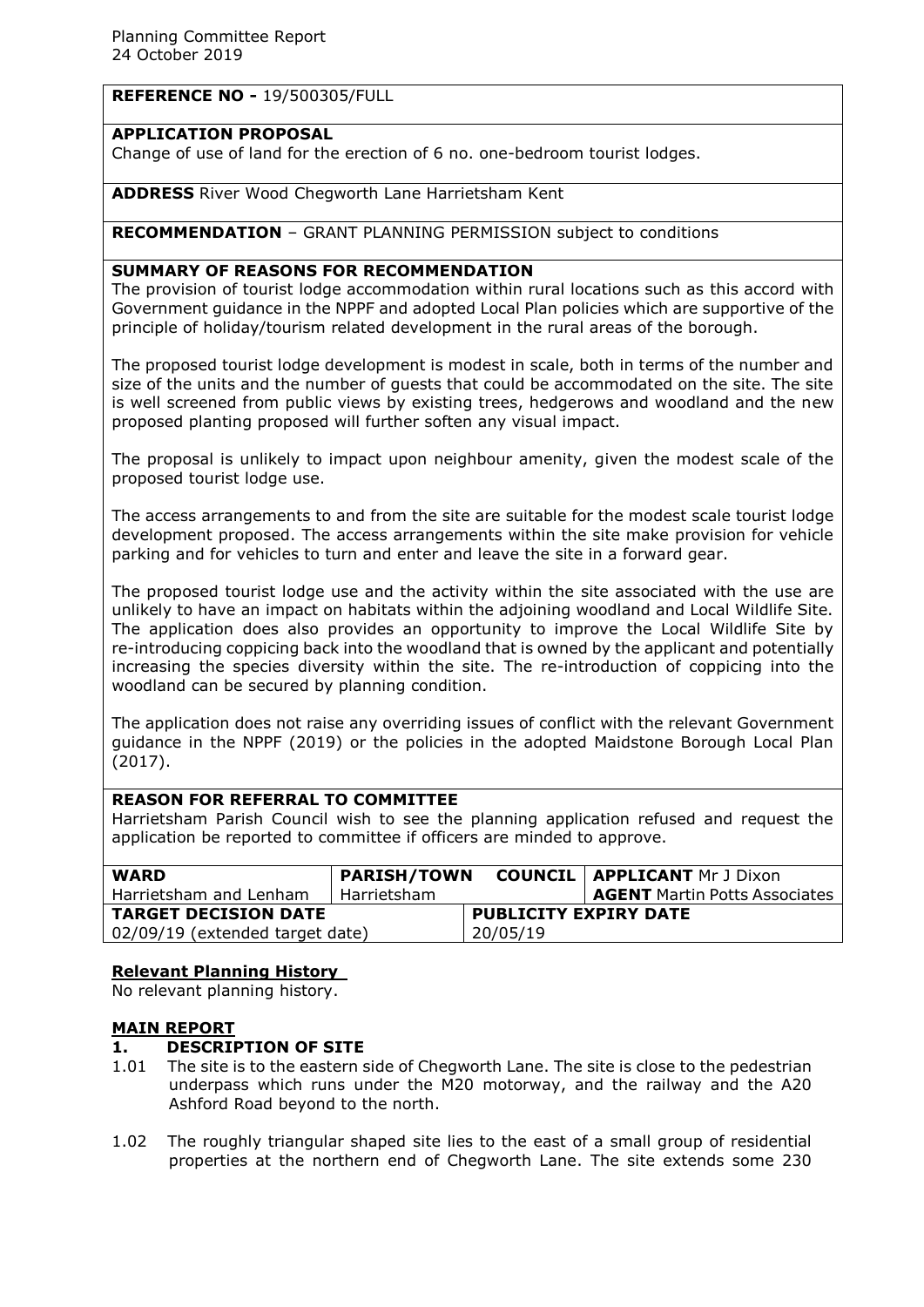metres approx. along the embankment parallel to the southern side of the M20 motorway.

- 1.03 The site is accessed in the north-western corner via an accessway off Chegworth Lane that also serves the adjoining residential property 'Wentways'. The open grassed site is bounded by woodland and the River Len to the south and forms part of a larger parcel of land which the applicant purchased from the Leeds Castle Estate in 2017.The woodland to the south is outside the red line boundary of the application site but a large part of the woodland is in the applicant's ownership (blue line on the submitted site location plan)
- 1.04 The site forms part of the open countryside to the west of the Harrietsham village settlement as shown on the Policies Map to the Maidstone Borough Local Plan (Adopted 2017). The site is separated from the village settlement by the M20 motorway, the A20 Ashford Road and the railway.
- 1.05 The site is within the Len Valley Landscape of Local Value as defined on the Policies Map to the Maidstone Borough Local Plan (Adopted 2017). The woodland area including the River Len which bounds the site to the south is designated as a Local Wildlife Site (River Len, Alder Carr to Fairbourne Mill Meadows, Harrietsham) as designated by the Maidstone Borough Local Plan. The site is within the KCC Minerals Safeguarding Area.
- 1.06 A listed building called Fir Cottage is located to the west of the site (94 metres) and there is a cluster of listed buildings to the south west of the site (224 metres)
- 1.07 The site is within a ground source protection zone but not within an area at risk of flooding. There is a Public Right of Way located to the west of the site that runs between Fir Cottage and The Bungalow and then turns south, the right of way is 45 metres from the site boundary at the closest point.

# **2. PROPOSAL**

- 2.01 The application proposes six one-bedroom detached tourist lodges at the western end of the 0.85 hectare application site. The applicant owns a much larger linear area of land outside the application site boundary mainly to the east of the site but also extending south to the River Len.
- 2.02 The existing access in the north-western corner of the site off Chegworth Lane is continued into the site along the southern edge of the embankment to the M20 motorway. The six detached tourist lodges are sited running west to east along the new access within the site.
- 2.03 The timber weatherboard clad one-bedroom lodges have a 8m x 5m footprint, including covered veranda to the southern side, and incorporate a shallow pitched felt roof with an overall height of 4m approx. above ground level.
- 2.04 Six car parking spaces are to be provided off the access within the site and a vehicle turning facility is proposed at the eastern end of the accessway.
- 2.05 The submitted plans show the provision of new hedgerow planting to the northern, eastern and western perimeters of the western part of the site to be used for the tourist lodges. The eastern part of the site is to remain undeveloped.

# **3. POLICY AND OTHER CONSIDERATIONS**

National Planning Policy Framework (NPPF) National Planning Practice Guidance (NPPG) Maidstone Borough Local Plan 2017: Policies SS1, SP17, SP21, DM1, DM3, DM4, DM8, DM23, DM30, DM37, DM38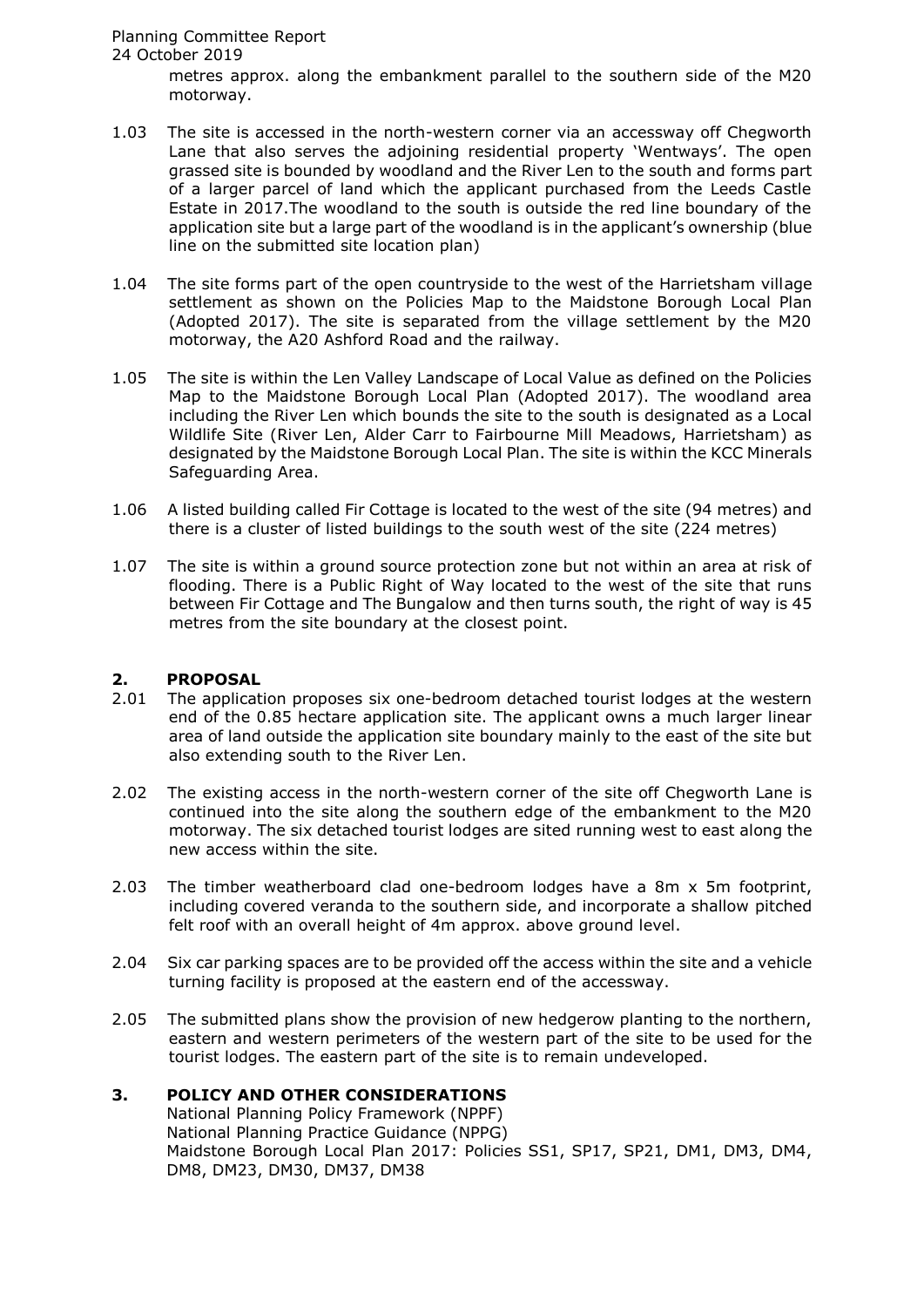# **4. LOCAL REPRESENTATIONS**

# **Local Residents:**

- 4.01 Three representations received from local residents and one on behalf of a local resident raising the following (summarised) issues:
	- The proposed development is not in keeping with the character of the area.
	- The proposed use/development of the land will result in significant disturbance to wildlife.
	- Potential ecological harm is of concern.
	- The use of a septic tank for foul sewage disposal could impact on the water quality of the River Len and the Great Water at Leeds Castle.
	- Development of the site could lead to flooding issues downstream of the River Len.
	- The restricted access is not suitable for increased vehicle activity and parking.
	- Increased vehicular and pedestrian traffic will seriously affect neighbours.
	- Additional traffic, car lights and traffic movements could infringe on the privacy of the neighbouring properties due to the close proximity.
	- Noise disturbance could be generated from the development.
	- Light and noise pollution are of concern.
	- The site could be affected by noise and air quality due to the close proximity of the site to the M20.
	- The need for holiday let accommodation in the area has not been demonstrated.
	- The site is very boggy for most months of the year.
	- Additional traffic will cause lasting effects to the fabric of the neighbouring Grade II listed property due to the close proximity of the lane.
	- Trees have been cut down in the surrounding woodland.
- 4.02 The above matters raised by neighbours are discussed in the detailed assessment below.

# **5. CONSULTATIONS**

(Please note that summaries of consultation responses are set out below with the response discussed in more detail in the main report where considered necessary)

## Harrietsham Parish Council

Original comments

- 5.01 Comment that they wish to see the planning application refused for the following reasons:
	- Development is incongruous with the landscape and character of the area and the setting of the River Len and detrimental to the openness of the surrounding countryside.
	- Policy DM3 seeks to control pollution to protect ground and surface water where necessary and mitigate against the deterioration of water bodies and adverse impacts on Groundwater Source Protection Zones.
	- Policy DM30 outlines that proposed development outside of the settlement boundary must meet certain criteria including that proposals would not result in unacceptable traffic levels on nearby roads; unsympathetic change to the character of a rural lane which is of landscape, amenity, nature conservation, or historic or archaeological importance or the erosion of roadside verges.
	- Policy SS1 maintains that the spatial strategy is to "protect and enhance the quality and character of countryside outside the settlement hierarchy".
	- The site is outside the defined rural service centre of Harrietsham and within the countryside and its development would harm the intrinsic character and appearance of the countryside, in conflict with Local Plan policy SS1.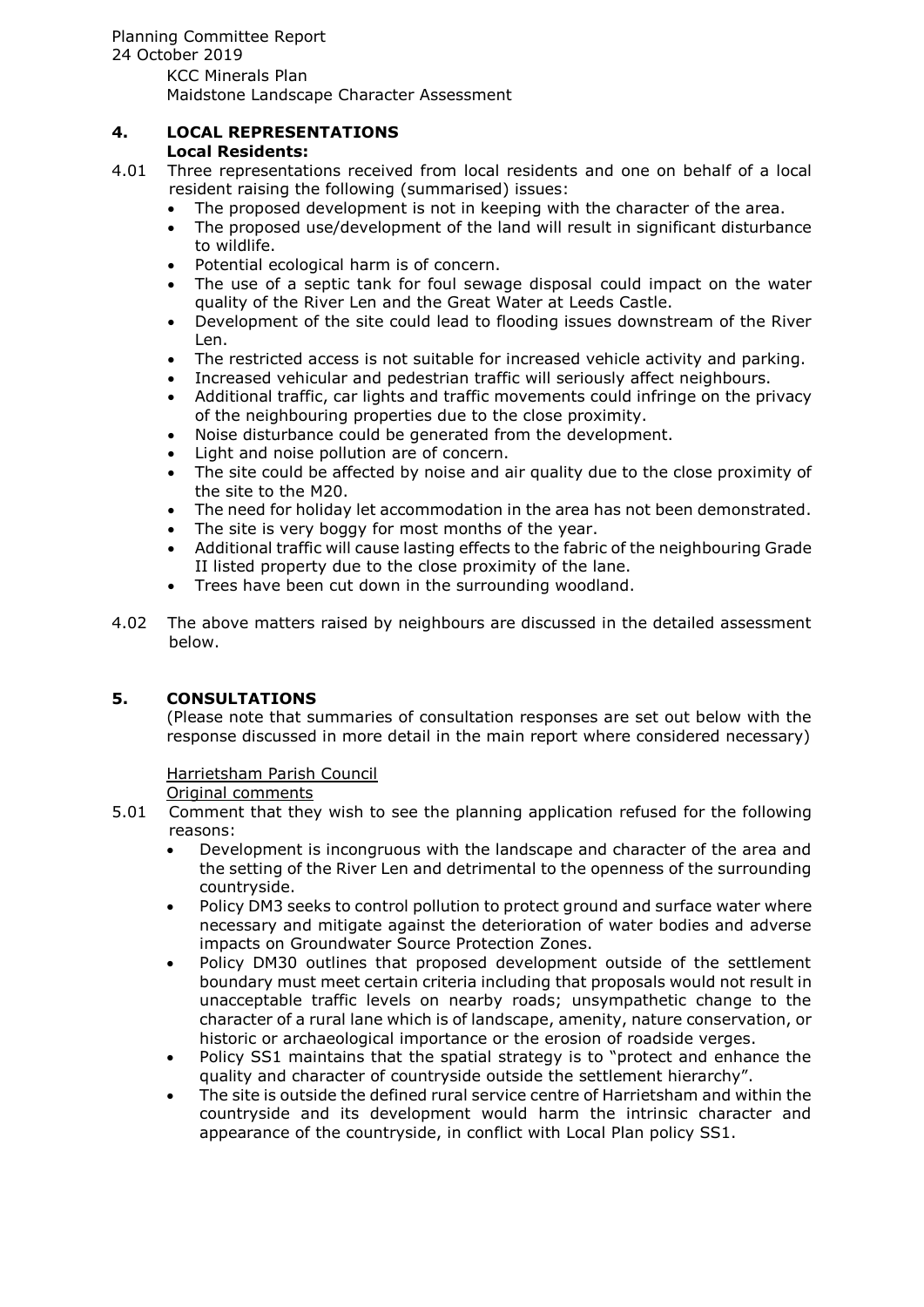Open countryside to the immediate south of the AONB forms a large extent of the setting for this designation and is viewed as a resource that requires conservation and enhancement where this supports the purposes of the AONB.

- The walkover ecology report indicates that the land has 'negligible wildlife value and has no habitats for protected species'. An audit conducted by the Kent Wildlife Trust in recent years indicated that this is unlikely to be the situation.
- Ownership of the proposed access and other parts of the site is unclear.
- Insufficient information has been provided regarding access to utilities and wastewater treatment. There is concern about run off and pollution of the adjacent River Len chalk stream and water cress beds.
- No mention has been made regarding any restrictions on occupation of the holiday lets.
- There is no reference to how footpaths are to be maintained.

Following further consultation, the following additional comments were received from the Parish Council.

- Leeds Castle have informed us that they have submitted responses to this application. Having viewed all of the documents currently on-line, they have not been added to the portal to be included in any decision that is to be made. *(Officer comment: All valid consultation responses are available to view on the Council's website);*
- If the Parish Council is being asked to comment on amended details for this application, surely that would invalidate the Planning Committee report that has already been written. This report should be removed and a new one written, once all of the comments have been taken into consideration. *(Officer comment: This report considers additional matters that are raised and the additional supporting information);*
- The title deeds for this land clearly show that the land is owned by more than one person, the new documents have the land listed as only being in the ownership of Mr John Dixon. Therefore the application form is still incorrect. *(Officer comment: The applicant has notified two separate individuals who the applicant has confirmed have an interest in the land);*
- As previously stated, we do not feel that our previous comments have been addressed and I can confirm that the Parish Councillors still request that this application is reported to the Planning Committee.

Environmental Health Officer

5.02 No objections. No adverse comments to make.

Kent Highways

5.03 No objection raised.

# KCC Ecological Advice Service

- 5.04 No objection with the following comments
	- As the site is regularly mown/grazed grassland there is limited potential for protected/notable species to be present within that area.
	- The proposed development site is directly adjacent to the River Len Alder Carr, Harrietsham Local Wildlife Site
	- With no direct access from the development into the woodland the potential of regular disturbance from recreational pressure is minimised. Potential impacts from an increase in lighting or increase in dust during construction can be addressed through planning conditions.
	- This application provides an opportunity to improve the Local Wildlife Site by re-introducing coppicing back into the woodland and potentially increasing the species diversity into the site.
	- We recommend that if planning permission is granted a simple management plan is produced to demonstrate that coppicing of the adjacent woodland is carried out within the site every 7-10 years.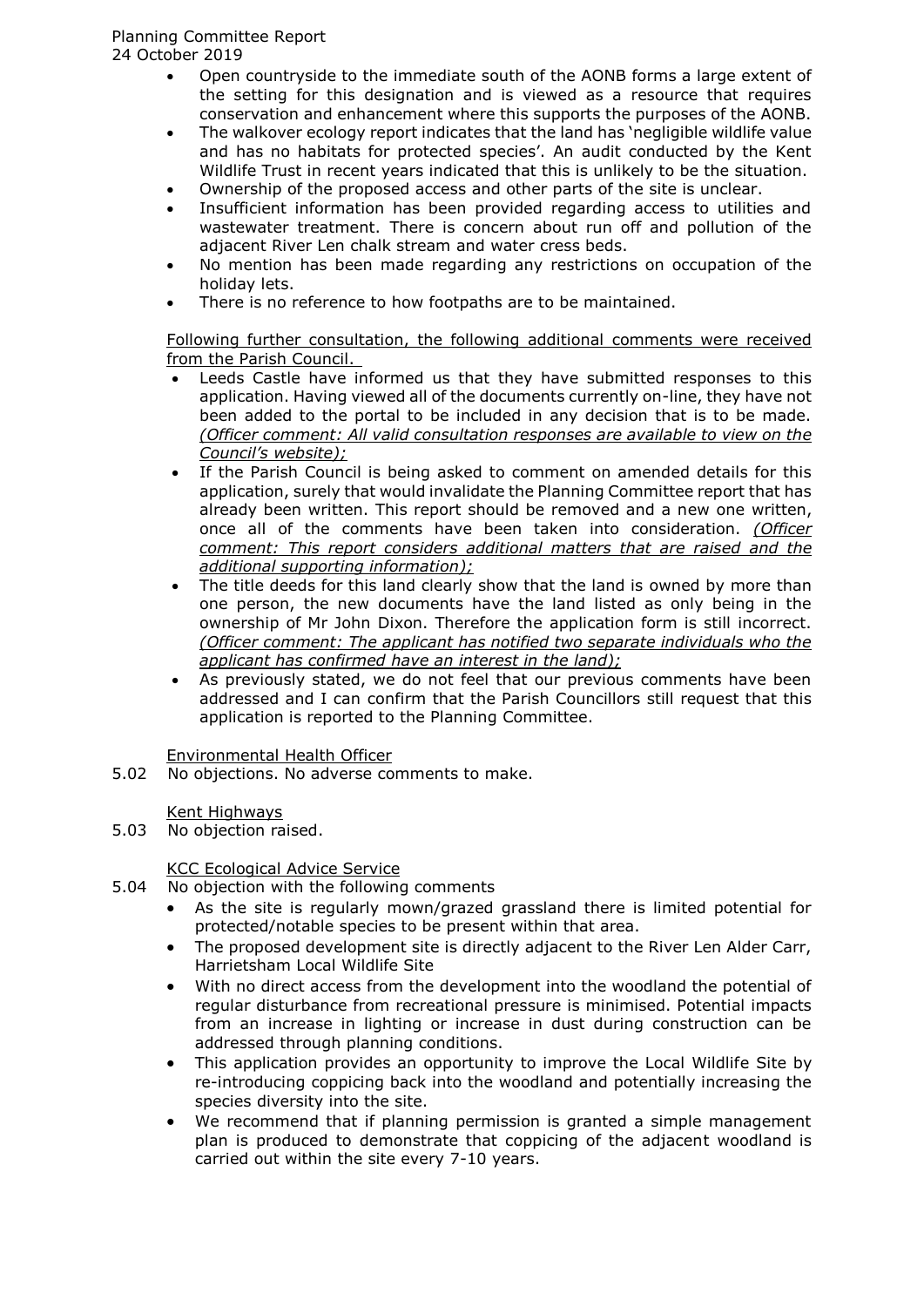Kent Wildlife Trust

5.05 Object to the application on the grounds that insufficient assessment has been carried out to determine whether the development will have a negative impact on the adjacent Local Wildlife Site and the River Len.

Natural England

5.06 No comments to make on the application.

Campaign to Protect Rural England (CPRE)

- 5.07 Whilst CPRE is normally in favour of making the countryside more accessible and providing tourist accommodation in the borough, they object to this application on the following grounds:
	- The site is on land identified in the Local Plan Policies Map as being in an area defined as "Area Excluded from Built Development" and within a "Local Wildlife Site".
	- The site is a narrow constrained strip of land lying between the River Len on the south side and the immediately adjacent combined M20, Channel Tunnel Rail Link HS2 and A20 transport routes on the north side, and is a wholly inadequate location for such a development.
	- The noise effects on potential tourist occupants from this combined very close combination of motorway, rail line and major A-road appears not to have been evaluated.

*(Officer comment: There is no designation in the Local Plan of an "Area Excluded from Built Development", the application site is also not within a 'Local Wildlife Site'. The site is bordered by a 'Local Wildlife Site' to the south. To the north the application site is 30 metres from the M20 that has an acoustic fence next to the carriageway and a tree lined embankment. The railway line is 89 metres from the site on the opposite side of the M20.* 

*The applicant has provided details of a sewage disposal system which the Environment Agency have confirmed is acceptable. Several references are made in the comments to an existing unrelated building. This building is not part of the current application or on the application site and is the subject of a separate planning enforcement investigation.)* 

Highways England

5.08 Comment that due to the close proximity to the M20 Motorway it is recommended that the applicant takes appropriate action to discourage/prevent pedestrians from wandering out of the field and into the M20 Motorway boundary beyond. Further comment that it is noted that there is an intention to provide a native hedgerow along the boundary of the development field but this may prove to be insufficient in the short term until the hedge is fully mature. *(Officer comment: Further comment awaited from Highways England in relation to provision of a fence to reduce potential for motorway access whilst the hedgerow becomes established)*

# Southern Water

- 5.09 Comment that the applicant is advised to consult the Environment Agency directly regarding the use of a septic tank drainage which disposes of effluent to sub-soil irrigation and the owner of the premises will need to maintain the septic tank to ensure its long-term effectiveness.
- 5.10 Advise that the proposed development lies within a Source Protection Zone around one of the water supply sources as defined under the Environment Agency's Groundwater Protection Policy and the Environment Agency should be consulted to ensure the protection of the public water supply source.

*(Officer comment: Following discussion with the Environment Agency and the applicant further details have been submitted with the conclusions set out below)*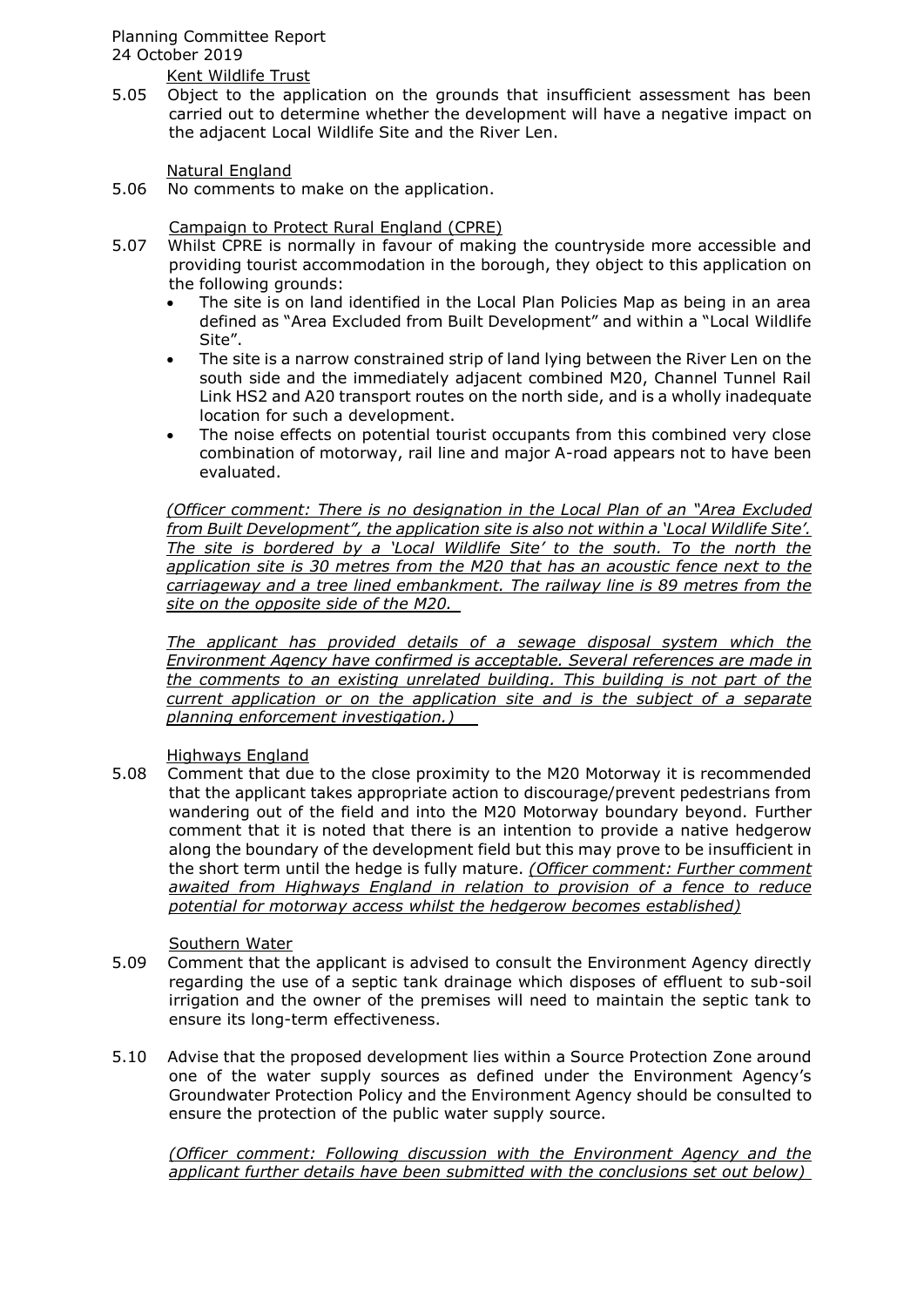Environment Agency

5.11 No objections. The submitted documents relating to the Klargester Biotech 4 Sewage Treatment Plant have been reviewed and they remove earlier concerns.

#### **6. APPRAISAL Main Issues**

# 6.01 The key issues for consideration relate to:

- Provision of tourist lodges in the countryside;
- Visual impact;
- Residential amenity;
- Access, parking and traffic;
- Ecology;<br>• Drainage
- Drainage, and
- Heritage

## **Provision of tourist lodges in the countryside**

- 6.02 Government guidance in the National Planning Policy Framework (NPPF) (2019) states that planning decisions should enable the sustainable growth and expansion of all types of business in rural areas, both through conversion of existing buildings and well-designed new buildings. The NPPF advises that planning policies should enable sustainable rural tourism and leisure developments which respect the character of the countryside.
- 6.03 The NPPF advises that planning decisions should recognise that sites to meet local business needs in rural areas may have to be adjacent to, or beyond existing settlements, and in locations that are not well served by public transport. The NPPF states that in these circumstances it will be important to ensure that development is sensitive to its surroundings, does not have an unacceptable impact on local roads.
- 6.04 Policy SP21 of the adopted Maidstone Borough Local Plan is supportive of proposals for the expansion of existing economic development premises in the countryside, including tourism related development, provided the scale and impact of the development is appropriate for its countryside location.
- 6.05 Local Plan policy DM37 sets out circumstances where planning permission will be granted for the sustainable growth and expansion of rural businesses in the rural area. These circumstances include where new buildings are an appropriate scale for the location and can be satisfactorily integrated into the local landscape. A proposal should not result in unacceptable traffic levels on nearby roads. New development should not result in an unacceptable loss in the amenity of the area, particularly with regard to the impact on nearby properties and the appearance of the development from public roads.
- 6.06 Local Plan policy DM38 states that proposals for sites for the stationing of holiday caravans and/or holiday tents outside of the defined settlement boundaries will be permitted in certain circumstances. These include where the proposal would not result in an unacceptable loss in the amenity of the area, particularly with regard to the impact on nearby properties and the appearance of the development from public roads. The site is required to be unobtrusively located and well screened by existing or proposed vegetation and landscaped with indigenous species. The policy states that a holiday occupancy condition will be attached to any permission, preventing use as a permanent encampment.
- 6.07 Whilst the application site is outside a defined settlement boundary, the site is located to the west of the Harrietsham village settlement. Harrietsham is a designated rural service centre in the adopted Local Plan (just below Maidstone Urban Area in the sustainability hierarchy) and provides a range of key services and with good public transport connections to Maidstone and other retail centres.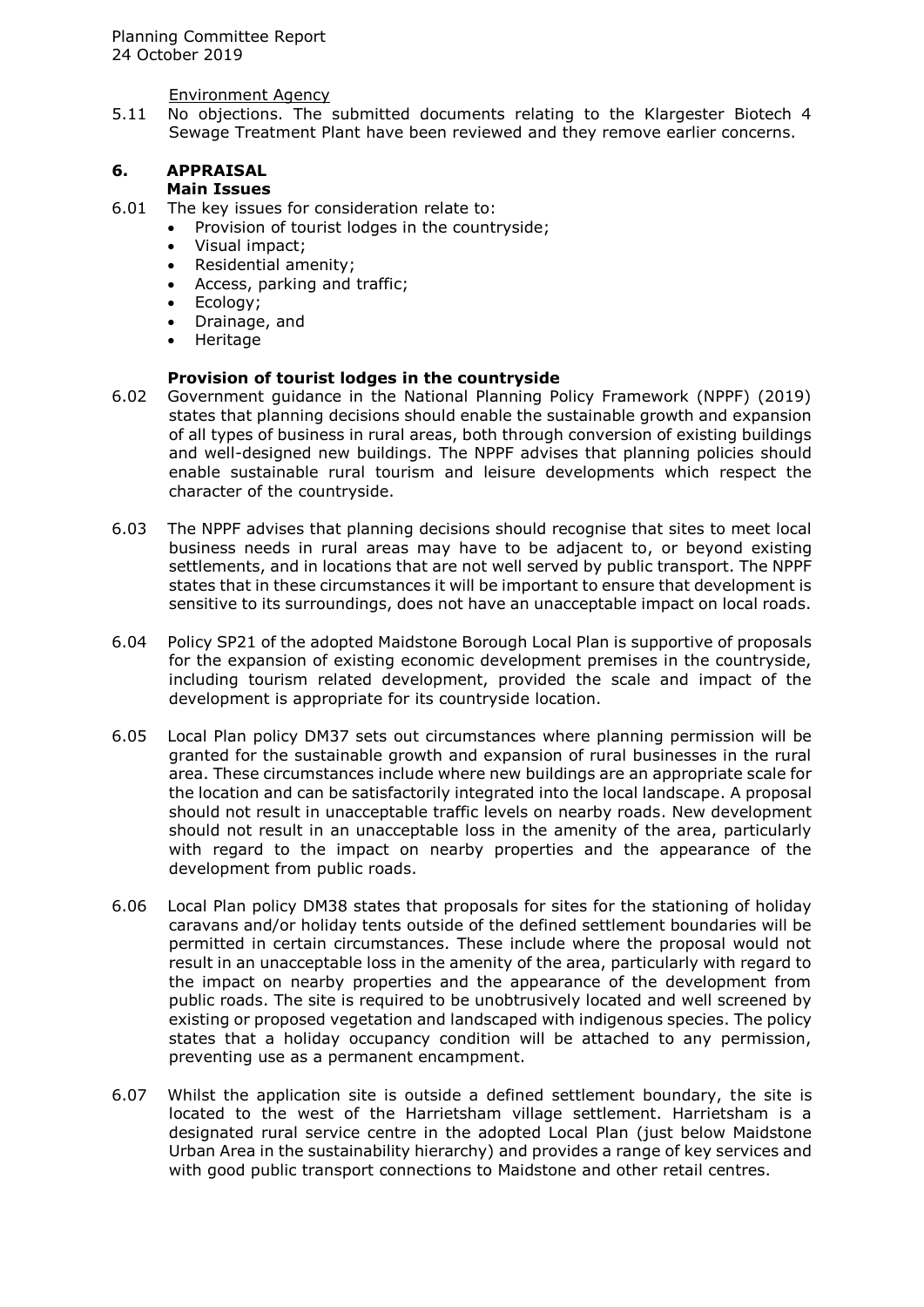6.08 In summary, holiday/tourism related development in the rural areas of the borough is generally supported by both national and local planning policy subject to a number of other criteria that are considered below.

## **Visual impact**

- 6.09 The Kent Downs Area of Outstanding Natural Beauty (AONB) mentioned in the Parish Council consultation response is 0.4 miles to the north east of the application site and to the north of the motorway embankment. It is considered that with this separation distance the modest tourist lodges would not impact upon the AONB.
- 6.10 The site is located within the Len Valley Landscape of Local Value as designated by the Maidstone Borough Local Plan. The site is within Leeds Castle Parklands area (49) in the Maidstone Landscape Character Assessment. The assessment concludes that the area has high sensitivity and is of moderate condition. The character assessment recommends a 'Conserve and Restore' approach with the summary of actions including to "Conserve the traditional parkland character of the landscape".
- 6.11 Local Plan policy SP17 seeks to prevent harm to the character and appearance of the countryside and states that the distinctive landscape character of the Len Valley will be conserved and enhanced as a landscape of local value.
- 6.12 The site is accessed at the end of a single track lane that forms a dogleg at the end of Chegworth Lane. It appears that the lane that is owned by Highways England was historically part of the A20 before the M20 was built.
- 6.13 The landscaped embankment on the southern side of the M20 motorway rises to the north of the open grassed application site. There is an area of woodland to the south and to the east which is mostly in the applicant's ownership. Trees and hedgerow along the boundary with the neighbouring residential property of 'Wentways' are to the west of the site.
- 6.14 There is a Public Right of Way located to the west of the site that runs between Fir Cottage and 'The Bungalow' and then turns south, the Public Right of Way is 45 metres from the application site boundary at the closest point. With intervening buildings, trees and boundary treatment the proposed tourist lodges will not adversely impact on views from the Public Right of Way.
- 6.15 The Maidstone Landscape Character Assessment concludes that the area has high sensitivity and is of moderate condition. The character assessment recommends a 'Conserve and Restore' approach with the summary of actions including to "Conserve the traditional parkland character of the landscape".
- 6.16 Whilst it is acknowledged that the proposed tourist lodges do not conserve or restore the parkland setting (contrary to the Maidstone Landscape Character Assessment), the assessment of the proposal has sought to consider whether and the extent of any actual visual harm.
- 6.17 As detailed above with the narrow access at the end of lane and the woodland and landscaped embankment the site is enclosed with very limited public views. This includes views from the Public Right Way as set out above. This situation is acknowledged within the character assessment which advises that "Views are generally restricted by intervening vegetation throughout this landscape,.." (Para 49.7). The proposed tourist lodges are relatively modest in scale in terms of the number and size of the units and the site context adjoining a small group of existing buildings in the countryside location.
- 6.18 In summary, it is concluded that whilst the proposal does not conserve or restore the parkland setting, the proposal is acceptable in relation to visual landscape harm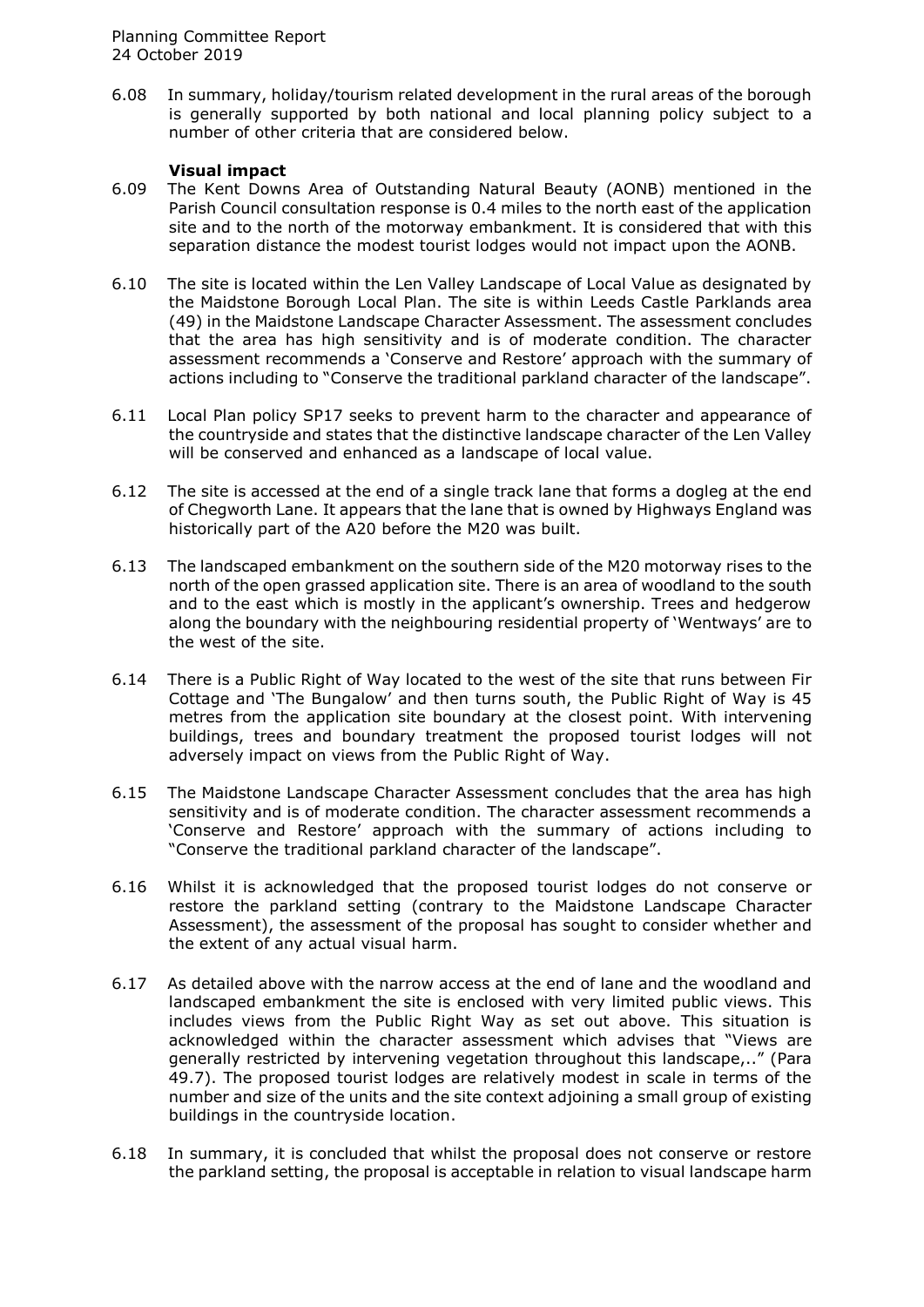> due to the modest scale of the proposal, the enclosed nature of the site well screened in views from the surrounding area by existing trees, hedgerows and woodland (a large section of woodland to the east and south is owned by the applicant) and the proposed additional hedgerow screening with the proposal found to be in accordance with policies DM37 and DM38.

## **Residential amenity**

- 6.19 The proposed tourist lodges are adjoined to the west by the residential property called Wentways. Chegworth Lane from which the site is accessed runs past other neighbouring residential properties further to the west. The applicant occupies the property called 'The Bungalow' in Chegworth Lane. The site is relatively well screened from the neighbouring residential property by existing trees and hedgerow to the boundary. Further boundary hedgerow planting is indicated as part of the current application.
- 6.20 The noise from the motorway and rail link has been raised in consultation responses. The proposed accommodation is located adjacent to existing houses and within an enclosed site at the bottom of the motorway embankment. An acoustic fence is located along the edge of the motorway in the vicinity of the application site. It is considered that due to this situation there would be no grounds to refuse planning permission in relation to noise disturbance. There has been no objection from the environmental health team.
- 6.21 The proposal will not have any significant impact on residential amenity including in terms of noise and disturbance. The proposal is of modest scale in terms of the use and the buildings (six huts for a maximum of 12 people), the buildings are separate and screened from the neighbouring residential property and with existing and proposed trees and hedgerow planting.

## **Access, parking and traffic**

- 6.22 The application site is accessed from the northern end of Chegworth Lane by way of an existing access which also serves the neighbouring residential property at Wentways to the west. Whilst the access arrangements to and from the site include a bend in the accessway, the access arrangements are suitable for the modest tourist lodge development proposed.
- 6.23 The access arrangements within the site make provision for vehicles to turn and enter and leave the site in a forward gear. A total of six parking spaces are proposed within the site for the six one-bedroom tourist lodges. The arrangements for site access, parking and the trip generation from the development are considered acceptable. Kent Highways raise no objection to the application.

## **Ecology**

- 6.24 The proposed tourist lodges are sited within an area of regularly mown/grazed grassland and therefore there is limited potential for protected/notable species to be present on this land. This situation is confirmed in the consultation response from the KCC Ecology team.
- 6.25 The site is adjoined to the south by an area of woodland which forms part of a designated Local Wildlife Site. The linear Local Wildlife Site follows the River Len which runs east to west through the woodland roughly parallel with southern boundary of the site. An existing sheep netting and barbed wire fence separates the proposed tourist lodges from the adjoining woodland and Local Wildlife Site.
- 6.26 Any impact on the adjoining woodland and Local Wildlife Site from the construction phase, and subsequent use of the proposed accommodation can be appropriately controlled and minimised through the use of planning conditions. Planning conditions are recommended in relation to external lighting and dust minimisation.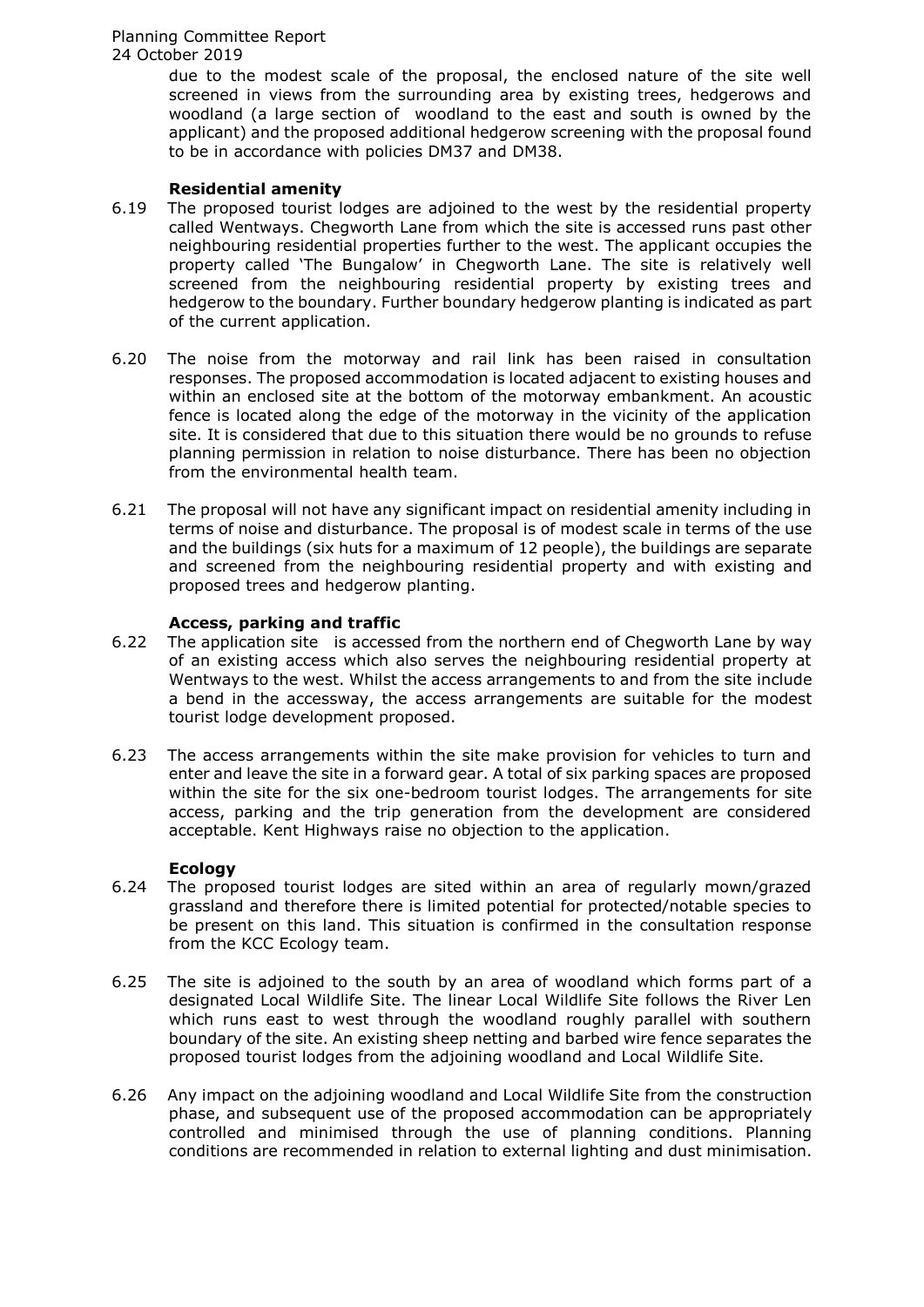- 6.27 The current application provides an opportunity to improve the Local Wildlife Site by re-introducing coppicing back into the woodland and potentially increasing the species diversity within the site. In line with comments from KCC Ecology a condition is recommended to seek a management plan for the woodland owned by the applicant is produced, to demonstrate that coppicing will be carried out within the site every 7-10 years.
- 6.28 The planting of native species hedgerow to the northern boundary of the site and to the eastern and western edges of the footprint of the tourist lodges site is secured by planning condition. These hedgerows will enable further ecological mitigation and/or enhancements to be secured by planning condition in accordance with Government guidance in the NPPF (para. 175).

# **Drainage**

- 6.29 The application site is not within an area that is likely to suffer from flooding but the site is in a groundwater source protection zone.
- 6.30 The application indicates that surface water is to be disposed of by way of the existing watercourse. Foul sewage is to be disposed of by way of a septic tank. The applicant has submitted documents relating to the proposed use of a Klargester Biotech 4 Sewage Treatment Plant.
- 6.31 The location of the site within a groundwater source protection zone and the information submitted by the applicant have been considered by Southern Water and the Environment Agency and have been found to be acceptable.

# **Heritage**

- 6.32 The Planning (Listed Buildings and Conservation Areas) Act 1990 provides specific protection for buildings and areas of special architectural or historic interest. When making a decision concerning a listed building or its setting, the council must have special regard to the desirability of preserving the building or its setting or any features of special architectural or historic interest which it possesses.
- 6.33 There is a listed building, Fir Cottage to the west of the site (94 metres) and a cluster of listed buildings to the south west of the site (224 metres). In an assessment consistent with other sites, due to intervening land and buildings it is not considered that the proposal will impact on the heritage interest or the setting of these listed buildings, including the traffic generated by the proposal.

## **Other Matters**

- 6.34 The site is within the KCC Minerals Safeguarding Area. The application relates to a very modest area of land within a significantly extensive Safeguarding Area and the proposal is as a result considered acceptable in this respect.
- 6.35 The Parish Council consider that part of the red line application site boundary is not in the applicant's ownership which is contrary to the certificate of ownership (Certificate A) submitted with the planning application.
- 6.36 The planning system entitles anyone to apply for permission to develop any plot of land, irrespective of ownership. This does not however affect any civil rights which can preclude the planning permission from being implemented if the consent of the owner is not obtained.
- 6.37 An applicant is required to notify the owners of the land or buildings (who own land 21 days prior to the submission of a planning application) to which the application relates. The applicant is only required to 'notify' and does not require the 'permission' of the land owner to make the planning application.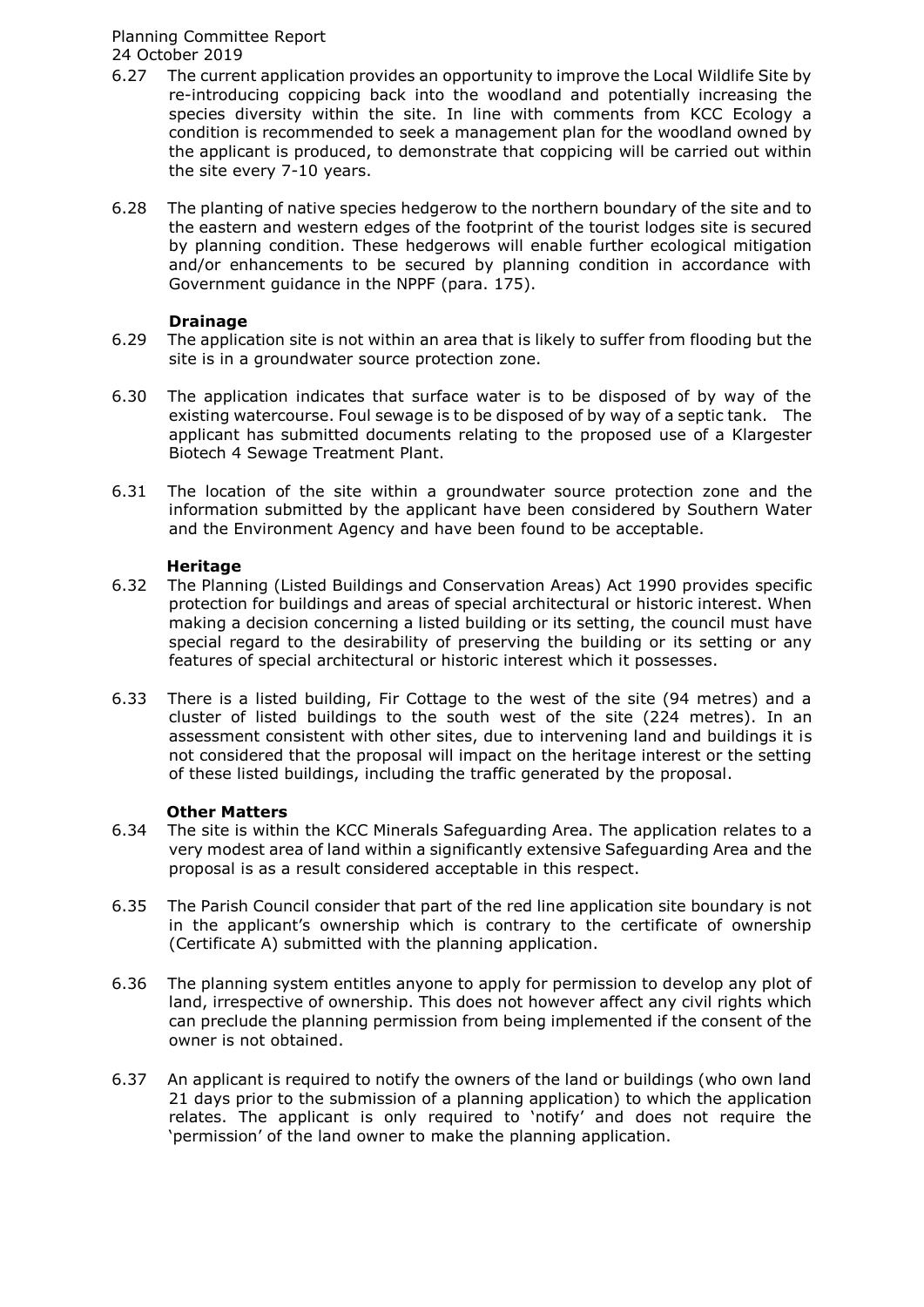- 6.38 When making an application, an applicant is required to sign a certificate confirming the ownership of the land to which the application relates and that the relevant notices have been served. The applicant confirmed that the original certificate of ownership was incorrect at the time that it was submitted (18 January 2019) and as a result the case was was withdrawn from he August committee agenda. The applicant submitted an amended certificate of ownership which includes two other owners and an amended site location plan which has been the subject of further consultation.
- 6.39 A planning condition is recommended seeking details of boundary treatments. In relation to comments from Highways England the applicant has provided an amended plan showing 1.8 to 2 metre high green weld mesh along the northern site boundary. This fence will restrict pedestrian access to the nearby motorway including in the period where hedgerows are being established.
- 6.40 The proposed development is CIL liable. The Council adopted a Community Infrastructure Levy on 25 October 2017 and began charging on all CIL liable applications approved on and from 1 October 2018. The actual amount of CIL can only be confirmed once all the relevant forms have been submitted and relevant details have been assessed and approved. Any relief claimed will be assessed at the time planning permission is granted or shortly after. An informative is recommended highlighting the CIL charge to the applicant.

# **7.** CONCLUSION<br>7.01 Government of

- Government guidance in the NPPF and adopted Local Plan policies are generally supportive of holiday/tourism related development in rural areas. In the case of the current proposals, the proposed tourist lodge development is relatively modest in scale, both in terms of the number and size of the units and the number of guests that could be accommodated on the site.
- 7.02 The site is well screened from public views by existing trees, hedgerows and woodland and the new hedgerow planting proposed will further soften any visual impact. With an approved scheme of native species hedgerow planting secured by planning condition, the proposed tourist lodge development will not appear as visually intrusive in any views from public areas and will have an acceptable harmful impact on the visual amenities of the locality.
- 7.03 Given the modest scale of the tourist lodge use, the level of activity within the site and the additional comings and goings to and from the site via the northern end of Chegworth Lane and the existing accessway off the end of the lane are unlikely to be so significant as to result in unacceptable noise and disturbance to the neighbouring occupiers.
- 7.04 The access arrangements to and from the site are considered suitable for the modest scale tourist lodge development proposed. The access arrangements within the site make provision for vehicle parking and for vehicles to turn and enter and leave the site in a forward gear.
- 7.05 The impact on habitats within the adjoining woodland and Local Wildlife Site are acceptable. The application provides an opportunity to improve the Local Wildlife Site by re-introducing coppicing back into the woodland and potentially increasing the species diversity within the site.
- 7.06 The application is in accordance with the relevant Government guidance in the NPPF (2019) or the policies in the adopted Maidstone Borough Local Plan (2017). The grant of planning permission is recommended subject to the conditions set out below.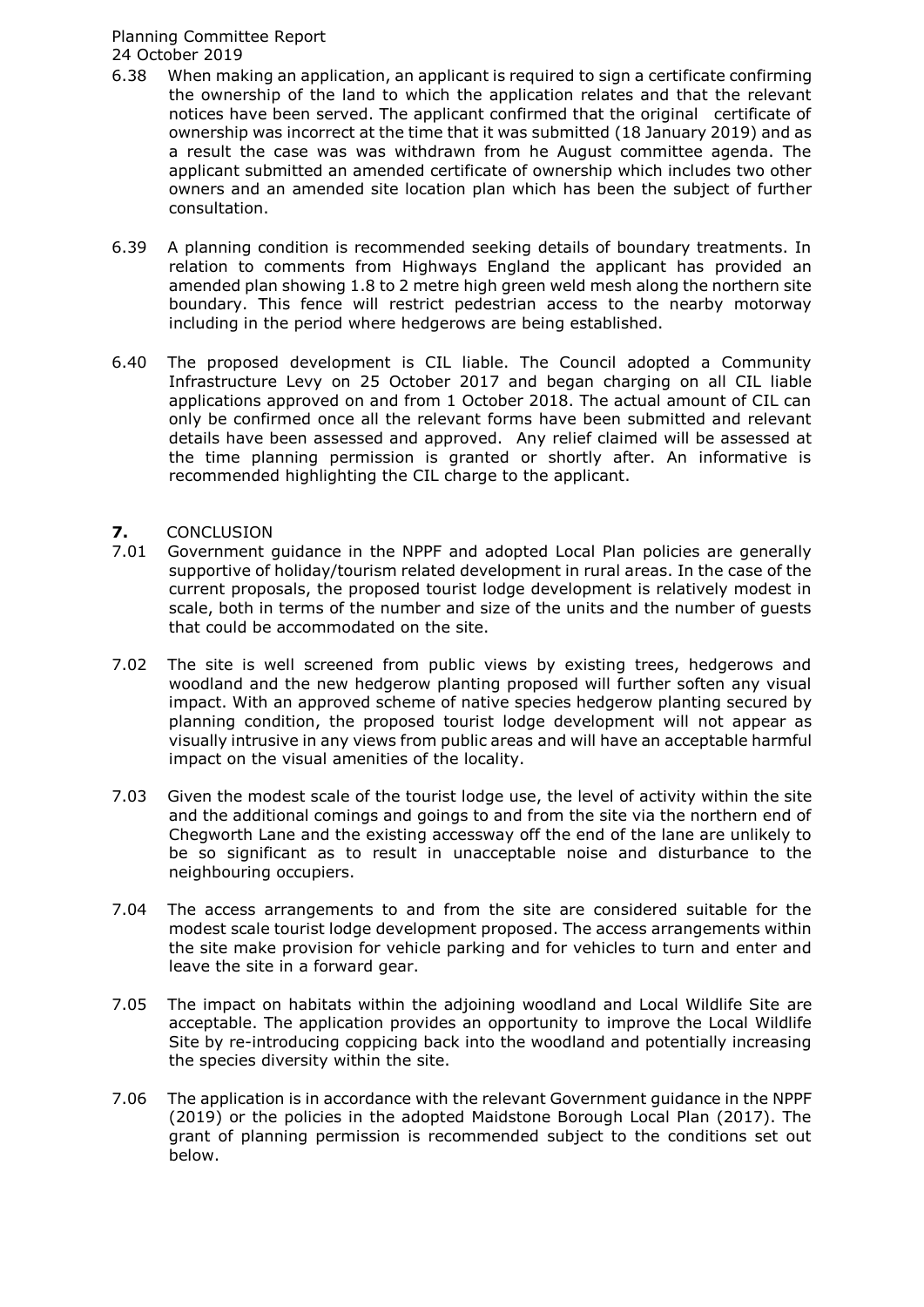# **8. RECOMMENDATION**

GRANT planning permission subject to the following conditions:

- 1) The development hereby permitted shall be begun before the expiration of three years from the date of this permission; Reason: In accordance with the provisions of Section 91 of the Town and Country Planning Act 1990 as amended by Section 51 of the Planning and Compulsory Purchase Act 2004.
- 2) The development hereby permitted shall be carried out in accordance with the following approved plans and documents: Location Plan Drawing No. P875/2 Rev. C – Proposed site Plan Drawing No. P875 – Floor plan and elevations Drawing No 2562/19/B/2 – Landscape Planting Design and Access Statement;

Reason: To ensure the quality of the development is maintained and to prevent harm to the residential amenity of neighbouring occupiers and the visual amenity of the area.

- 3) The materials to be used in the construction of the external surfaces of the tourist lodges hereby permitted shall be as shown on the approved plan (Drawing No. P875/4) and shall be maintained as such. Reason: To ensure a satisfactory appearance to the development in the interests of visual amenity.
- 4) Before the tourist lodges hereby permitted are first occupied, a detailed landscaping scheme for the site comprising native species planting, including details of the new hedgerow planting as shown on the approved plan (Drawing No 2562/19/B/2), shall have been submitted to and approved in writing by the Local Planning Authority. The detailed landscaping scheme that is in accordance with the Council's Landscape Character Guidelines shall include details of species, plant sizes and proposed numbers and densities. A plan for the long term maintenance of the landscaping scheme shall also be included in the details submitted. The approved landscaping scheme shall be implemented by the end of the first planting season following the first occupation of the tourist lodges. Any trees or plants which within a period of five years from the implementation of the approved landscaping scheme die, are removed or become seriously damaged or diseased shall be replaced in the next planting season with others of similar size and species, unless the Local Planning Authority gives written consent to any variation; Reason: In the interests of the visual amenities of the area and the setting of the completed development.
- 5) Prior to the tourist lodges hereby permitted being occupied, details of the surfacing materials to be used in the construction of all new hardsurfacing within the site, including the new accessway, parking spaces and pathways shown on the approved plan (Drawing No. P875/2 Rev. C), shall have been submitted to and approved in writing by the Local Planning Authority. The new hardsurfacing shall comprise permeable material. The new hardsurfacing shall be carried out in accordance with the approved details before the first occupation of the tourist lodges; Reason: In the interests of the visual amenities of the area and the setting of the completed development.
- 6) The six tourist lodges hereby permitted shall only be used for bona fide holiday accommodation purposes. Reason: To prevent permanent residential development in the open countryside in the interests of sustainable development.
- 7) The six tourist lodges hereby permitted shall only be occupied continuously by any persons for a period not in excess of 28 days and there shall be no return within a period of 3 months. Reason: To prevent permanent residential development in the open countryside in the interests of sustainable development.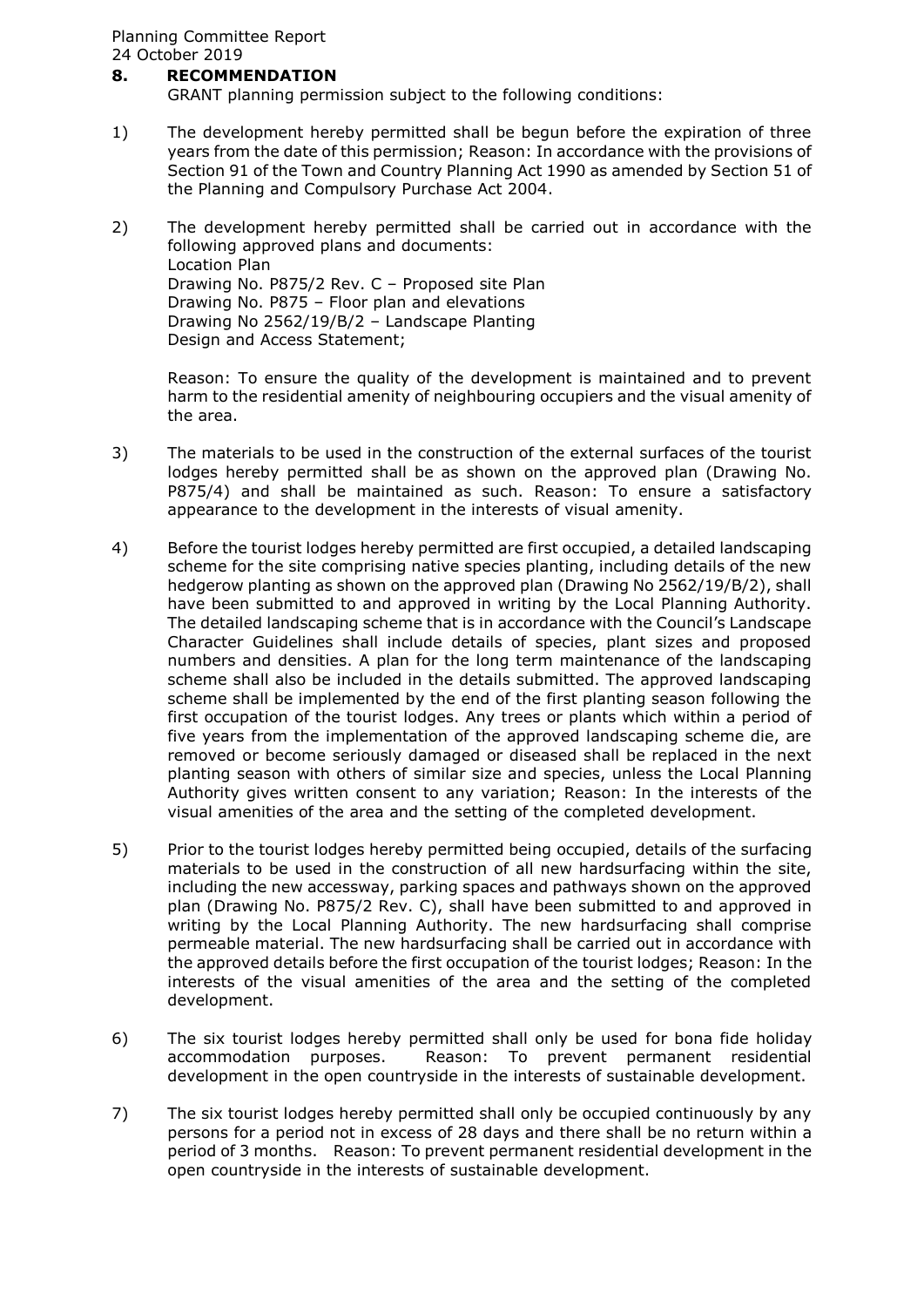- 8) Prior to the first occupation of the tourist lodges a management plan shall be submitted to and approved in writing by the Local Planning Authority, with the management plan including full contact details (name, address, phone number and email) of a named person responsible for the administration of the booking for the approved accommodation, with the local planning authority informed of any change to these details for the lifetime of the development. Reason: To prevent permanent residential development in the open countryside in the interests of sustainable development.
- 9) A written record of all lettings shall be kept and maintained by the named individual set out in the preceding condition and made available for inspection by the Local Planning Authority at their reasonable request; Reason: To prevent permanent residential development in the open countryside in the interests of sustainable development.
- 10) The tourist lodge use of the site hereby permitted shall be restricted to the six tourist lodges sited as shown on the approved plan (Drawing No. P875/2 Rev. C) only; Reason: In the interests of the amenities of the occupiers of neighbouring residential properties and local amenity generally.
- 11) Notwithstanding the provisions of the Town and Country Planning (General Permitted development) (England) Order 2015 (as amended) (or any order revoking and/or re-enacting that Order with or without modification), no further development, other than that shown on the approved plan (Drawing No. P875/2 Rev. C), shall take place within the site; Reason: In the interests of the amenities of the occupiers of neighbouring residential properties, visual amenity and the character and appearance of the open countryside location.
- 12) The new accessway within the site, vehicle turning areas and parking spaces shown on the approved plan (Drawing No. P875/2 Rev. C) shall be provided and maintained available for use for access, vehicle turning and parking purposes by users of the six tourist lodges hereby permitted. No development, whether permitted by the Town and Country Planning (General Permitted Development) (England) Order 2015 (as amended) (or any order revoking and/or re-enacting that Order with or without modification), shall be carried out within the new accessway, vehicle turning and/or parking areas or in such position as to preclude vehicular access to them. The tourist lodges shall not be occupied without the accessway within the site, vehicle turning areas and parking spaces being available and maintained as such; Reason: Development without adequate access, vehicle turning facilities and/or parking provision is likely to lead to vehicle movements and parking inconvenient to neighbouring residents and other road users and in the interests of local amenity and road safety.
- 13) Any external lighting installed on the site (whether permanent or temporary) shall be in accordance with details that have previously been submitted to and approved in writing by the Local Planning Authority. These details shall include, inter alia, measures to shield and direct light from the woodland area and adjacent existing residential accommodation so as to prevent light pollution and illuminance contour plots covering sensitive neighbouring receptors. The development shall thereafter be carried out in accordance with the subsequently approved details and maintained as such thereafter; Reason: In order to safeguard the night-time rural environment, the ecological interests of the locality, and residential and local amenity generally.
- 14) Prior to the first occupation of the tourist lodges hereby permitted, a woodland management plan for the woodland area adjacent to the southern boundary of the site (on land that is owned by the applicant) and new hedgerows within the application site shall have been submitted to and approved in writing by the Local Planning Authority. The woodland management plan must demonstrate that